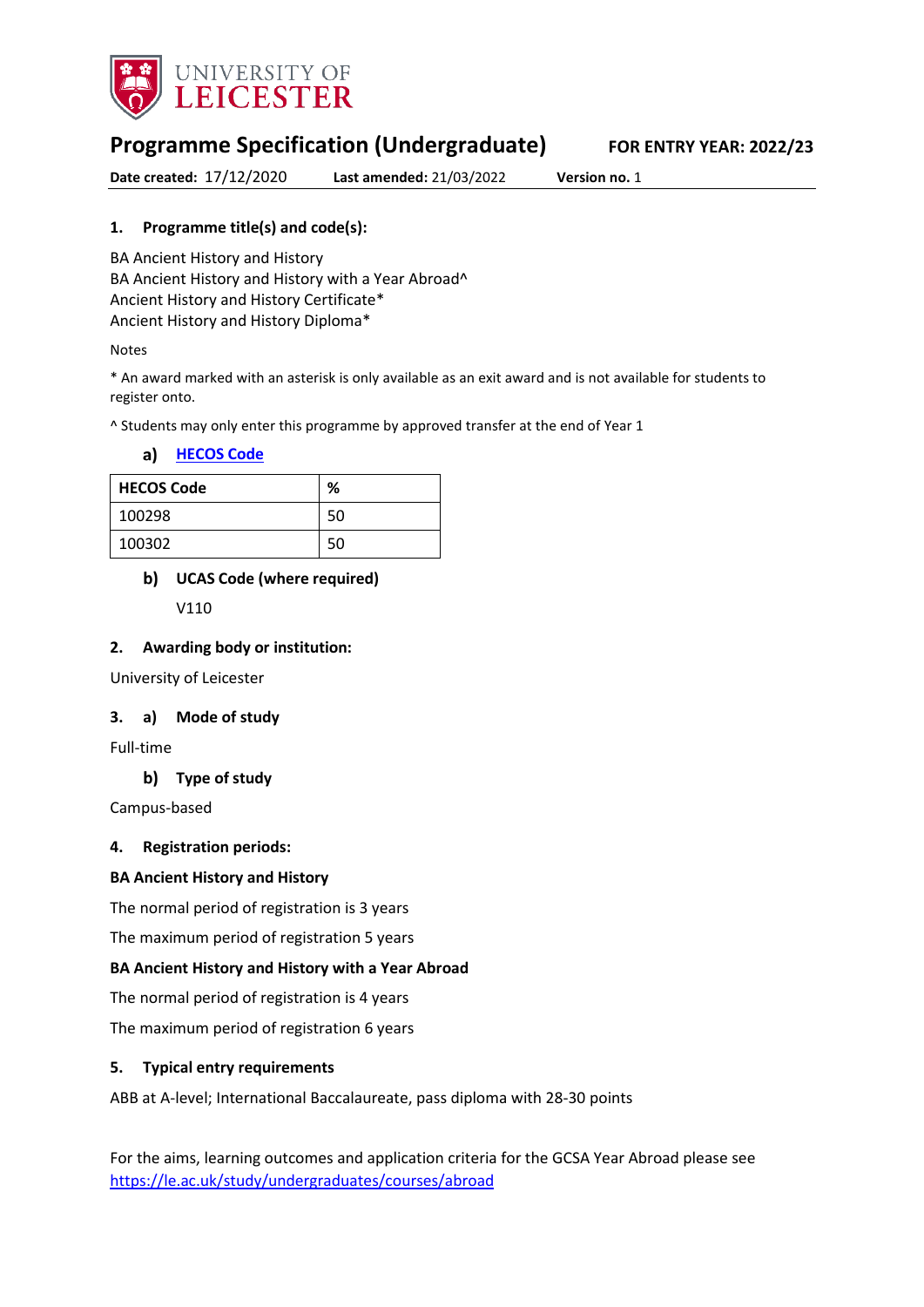## **6. Accreditation of Prior Learning**

Direct entry to level 2 is possible, based on level 1 qualifications in a relevant subject or subjects, or equivalent qualifications or experience, and with the approval of the School of Archaeology & Ancient History

## **7. Programme aims**

The programme aims to*:*

- provide a rigorous, coherent and attractive curriculum that draws on the research expertise and teaching strengths of the School of Archaeology and Ancient History, and of the School of History, Politics and International Relations
- provide a stimulating and challenging learning experience for all students
- develop students' knowledge and understanding of the full chronological and geographical range of their two complementary disciplines
- develop students' abilities to apply historical and archaeological theories, techniques, and concepts to analyse and explain specific periods and themes in Ancient History and later periods of History
- enable students to demonstrate a variety of approaches to understanding the past as used by historians of the ancient world (principally Greece and Rome, but not excluding other ancient cultures of the Mediterranean and western Asia) and of later periods of History
- enable students to develop and demonstrate a range of skills necessary for the study of Ancient History and later periods of History
- enable students to develop and demonstrate a range of transferable skills necessary for successful career development and a lifetime of effective independent learning.

In addition, the Year Abroad aims to:

- expand and broaden the curriculum through engagement with alternative academic traditions
- further deepen students' understanding of the specific periods and themes in Ancient History and History through study in a different academic context
- develop and enhance students' independence, confidence and global outlook
- reinforce the importance of internationalisation
- **8. Reference points used to inform the programme specification**
	- QAA Benchmarking Statement
	- Framework for Higher Education Qualifications (FHEQ)
	- UK Quality Code for Higher Education
	- University Learnin[g Strategy](https://www2.le.ac.uk/offices/sas2/quality/learnteach)
	- [University Assessment Strategy](https://www2.le.ac.uk/offices/sas2/quality/learnteach)
	- University of Leicester Periodic Developmental Review Report
	- External Examiners' reports (annual)
	- United Nations Education for Sustainable Development Goals
	- Student Destinations Data

## **9. Programme Outcomes**

Unless otherwise stated, programme outcomes apply to all awards specified in 1. Programme title(s).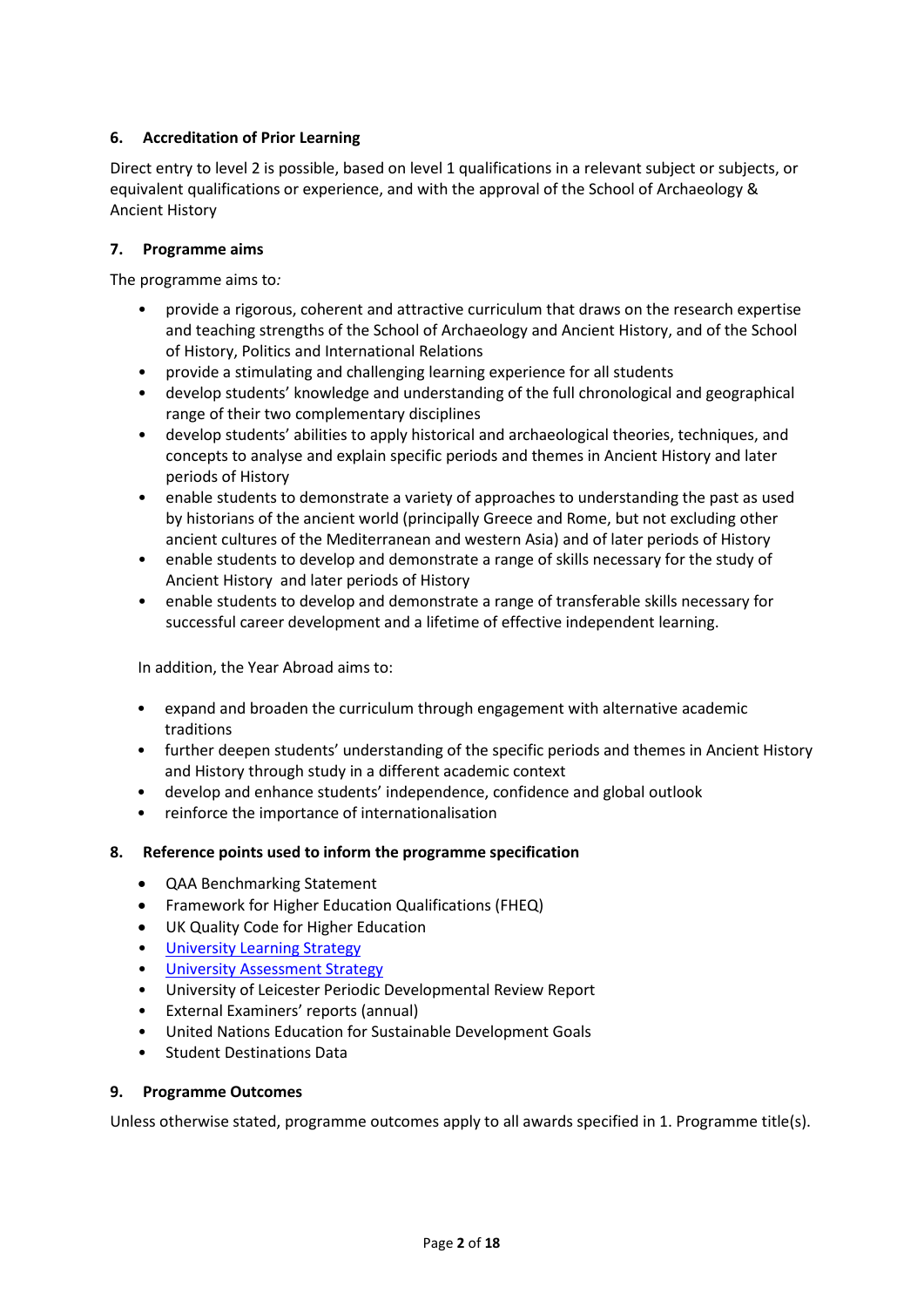# **Discipline specific knowledge and competencies**

# i) Mastery of an appropriate body of knowledge

| <b>Intended Learning</b>                                                  | <b>Teaching and Learning Methods</b>                                                                     | <b>How Demonstrated?</b>                                                                                                                                                                                                |
|---------------------------------------------------------------------------|----------------------------------------------------------------------------------------------------------|-------------------------------------------------------------------------------------------------------------------------------------------------------------------------------------------------------------------------|
| <b>Outcomes</b>                                                           |                                                                                                          |                                                                                                                                                                                                                         |
| Demonstrate mastery of an<br>appropriate body of<br>historical knowledge. | Lectures, tutorials, seminars,<br>directed reading, independent<br>research, resource-based<br>learning. | Essays; short-answer, multiple<br>choice and essay-based<br>examinations; a dissertation;<br>seminar presentations; posters;<br>wikis; contributions to<br>discussions; oral presentations;<br>problem-based exercises. |

## ii) Understanding and application of key concepts and techniques

| <b>Intended Learning</b><br><b>Outcomes</b>                                                                                                       | <b>Teaching and Learning Methods</b>                                                                                                                                                 | <b>How Demonstrated?</b>                                                                                                                                                                     |
|---------------------------------------------------------------------------------------------------------------------------------------------------|--------------------------------------------------------------------------------------------------------------------------------------------------------------------------------------|----------------------------------------------------------------------------------------------------------------------------------------------------------------------------------------------|
| Demonstrate understanding<br>of the complexity of<br>reconstructing the past, the<br>problematic and varied<br>nature of historical<br>knowledge. | Lectures, tutorials, seminars,<br>directed reading, independent<br>research, fieldwork and practical<br>classes, source-based language<br>classes; team problem solving<br>exercises | Essays, short-answer and essay-<br>based examinations, a<br>dissertation, seminar<br>presentations, contributions to<br>discussions, computer-based<br>exercises, problem-based<br>exercises |
| Demonstrate a variety of<br>approaches to<br>understanding, constructing<br>and interpreting the past.                                            | Tutorials, seminars, independent<br>research, field work and practical<br>classes, team problem solving<br>exercises                                                                 | Essays, short-answer and essay-<br>based examinations, a<br>dissertation, seminar<br>presentations, contributions to<br>discussions, computer-based<br>exercises, problem-based<br>exercises |

# iii) Critical analysis of key issues

| <b>Intended Learning</b><br><b>Outcomes</b>                                                                    | <b>Teaching and Learning Methods</b>                                                                           | <b>How Demonstrated?</b>                                                                                                                                                       |
|----------------------------------------------------------------------------------------------------------------|----------------------------------------------------------------------------------------------------------------|--------------------------------------------------------------------------------------------------------------------------------------------------------------------------------|
| Compare and analyse the<br>histories of different<br>societies and cultures in the<br>past                     | Lectures, tutorials, seminars,<br>directed reading, independent<br>research, team problem solving<br>exercises | Essays, short-answer and essay-<br>based examinations, seminar<br>presentations, independent<br>research projects, contributions<br>to discussions, problem-based<br>exercises |
| Analyse historical processes<br>through the assessment of<br>continuity and change over<br>extended time spans | Tutorials, seminars, directed<br>reading, independent research,<br>team problem solving exercises              | Essays, short-answer and essay-<br>based examinations, seminar<br>presentations, independent<br>research projects, contributions<br>to discussions, problem-based<br>exercises |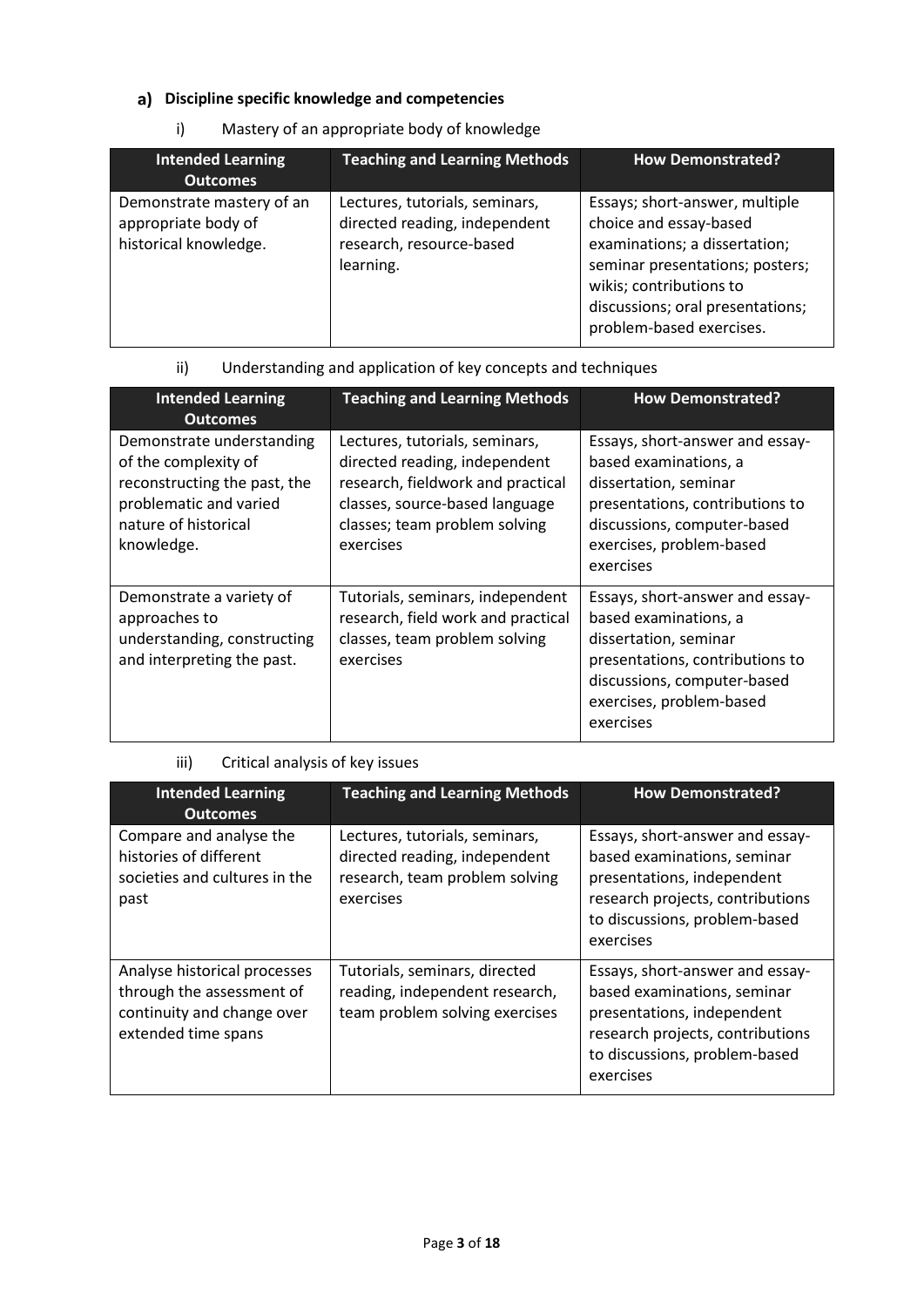| <b>Intended Learning</b><br><b>Outcomes</b>                                          | <b>Teaching and Learning Methods</b>                                                              | <b>How Demonstrated?</b>                                                                                                                                                       |
|--------------------------------------------------------------------------------------|---------------------------------------------------------------------------------------------------|--------------------------------------------------------------------------------------------------------------------------------------------------------------------------------|
| Reflect critically on the<br>nature of ancient history and<br>history as disciplines | Tutorials, seminars, directed<br>reading, independent research,<br>team problem solving exercises | Essays, short-answer and essay-<br>based examinations, seminar<br>presentations, independent<br>research projects, contributions<br>to discussions, problem-based<br>exercises |

iv) Clear and concise presentation of material

| <b>Intended Learning</b><br><b>Outcomes</b> | <b>Teaching and Learning Methods</b> | <b>How Demonstrated?</b>      |
|---------------------------------------------|--------------------------------------|-------------------------------|
| Present historiographical                   | Lectures, tutorials, seminars,       | Writing tasks (including      |
| problems and arguments in a                 | directed reading, independent        | examinations), project work,  |
| variety of written and oral                 | research, team problem solving       | seminar presentations,        |
| formats.                                    | exercises.                           | contributions to discussions. |

v) Critical appraisal of evidence with appropriate insight

| <b>Intended Learning</b><br><b>Outcomes</b>                                                                           | <b>Teaching and Learning Methods</b>                                                                                                                         | <b>How Demonstrated?</b>                                                                                                                                     |
|-----------------------------------------------------------------------------------------------------------------------|--------------------------------------------------------------------------------------------------------------------------------------------------------------|--------------------------------------------------------------------------------------------------------------------------------------------------------------|
| Develop and sustain<br>historiographical arguments,<br>formulating appropriate<br>questions and utilising<br>evidence | Lectures, tutorials, seminars,<br>directed reading, independent<br>research, team problem solving<br>exercises                                               | Essays, essay-based<br>examinations, seminar<br>presentations, independent<br>research projects, contributions<br>to discussions, problem-based<br>exercises |
| Read, analyse, and reflect<br>critically and contextually<br>upon historical texts and<br>other source materials      | Tutorials, seminars, directed<br>reading, independent research,<br>computer-aided learning,<br>computer practical classes, team<br>problem solving exercises | Essays, essay-based<br>examinations, seminar<br>presentations, independent<br>research projects, contributions<br>to discussions, problem-based<br>exercises |

vi) Other discipline specific competencies

| <b>Intended Learning</b><br><b>Outcomes</b>                                                               | <b>Teaching and Learning Methods</b>             | <b>How Demonstrated?</b>                        |
|-----------------------------------------------------------------------------------------------------------|--------------------------------------------------|-------------------------------------------------|
| Design, research and present<br>a sustained and<br>independently conceived<br>piece of historical writing | Independent research; individual<br>supervisions | Independent research projects,<br>dissertations |

# **b)** Transferable skills

i) Oral communication

| <b>Intended Learning</b><br><b>Outcomes</b>                                                 | <b>Teaching and Learning Methods</b>                   | <b>How Demonstrated?</b>                                                                                 |
|---------------------------------------------------------------------------------------------|--------------------------------------------------------|----------------------------------------------------------------------------------------------------------|
| Demonstrate clarity, fluency<br>and coherence in oral<br>expression of historical<br>issues | Seminars, tutorials, team<br>problem-solving exercises | Seminar presentations;<br>contributions to discussions;<br>summative and formative oral<br>presentations |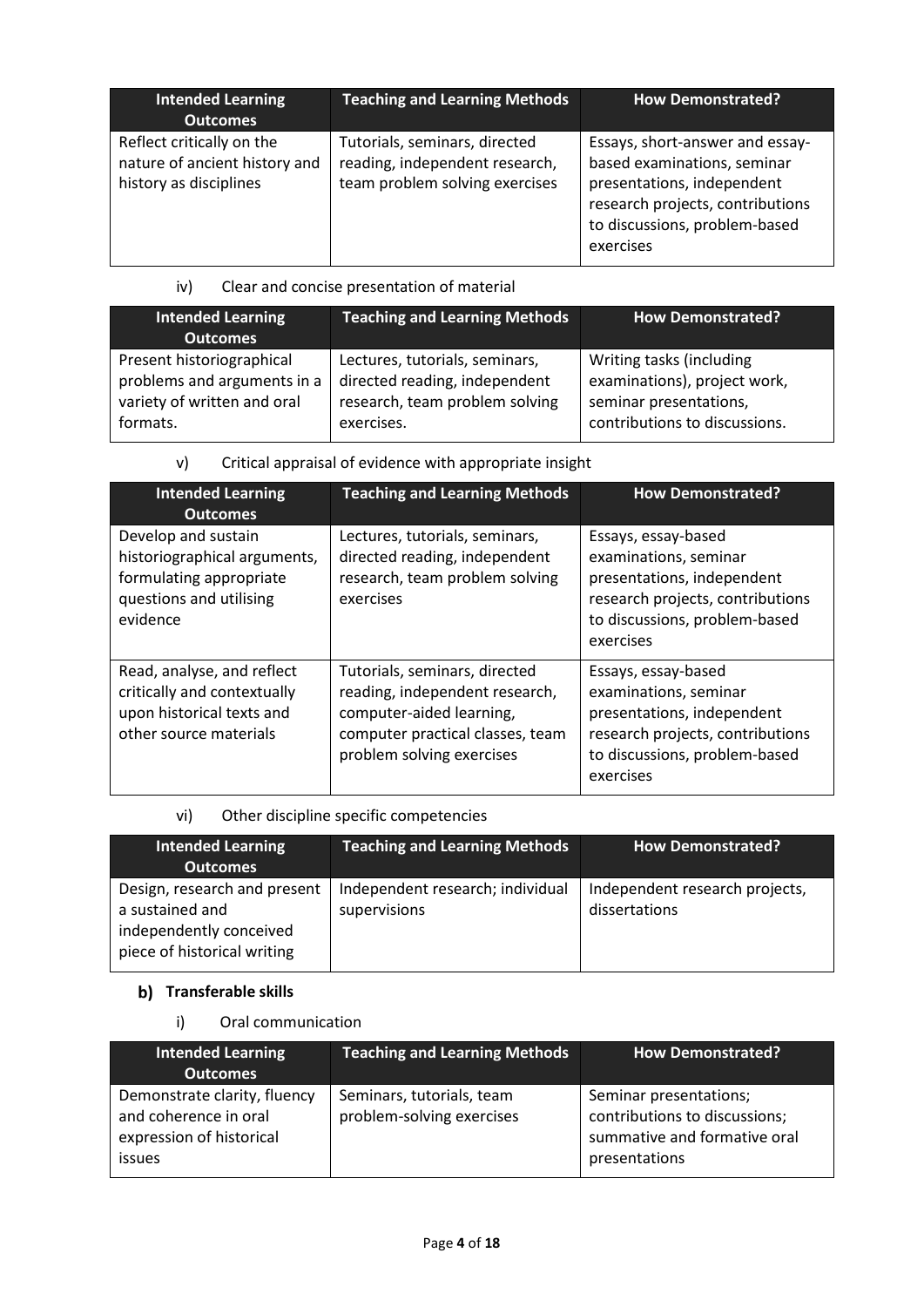| <b>Intended Learning</b><br><b>Outcomes</b>     | <b>Teaching and Learning Methods</b>                   | <b>How Demonstrated?</b>                                                                                 |
|-------------------------------------------------|--------------------------------------------------------|----------------------------------------------------------------------------------------------------------|
| Participate effectively in<br>group discussions | Seminars, tutorials, team<br>problem-solving exercises | Seminar presentations;<br>contributions to discussions;<br>summative and formative oral<br>presentations |

## ii) Written communication

| <b>Intended Learning</b><br><b>Outcomes</b>                                                           | <b>Teaching and Learning Methods</b>                                            | <b>How Demonstrated?</b>                                                                                                                                       |
|-------------------------------------------------------------------------------------------------------|---------------------------------------------------------------------------------|----------------------------------------------------------------------------------------------------------------------------------------------------------------|
| Develop and sustain<br>historiographical arguments<br>in a variety of literary forms                  | Seminars, tutorials, team<br>problem-solving exercises,<br>independent research | Essays, essay-based<br>examinations, seminar<br>presentations, independent<br>research projects (including<br>group projects), contributions to<br>discussions |
| Demonstrate clarity, fluency<br>and coherence in written<br>expression of historical<br><i>issues</i> | Seminars, tutorials, team<br>problem-solving exercises,<br>independent research | Essays, essay-based<br>examinations, seminar<br>presentations, independent<br>research projects (including<br>group projects), contributions to<br>discussions |

# iii) Information technology

| <b>Intended Learning</b><br><b>Outcomes</b>                                                                                                                                           | <b>Teaching and Learning Methods</b>                                        | <b>How Demonstrated?</b>                                                                                                 |
|---------------------------------------------------------------------------------------------------------------------------------------------------------------------------------------|-----------------------------------------------------------------------------|--------------------------------------------------------------------------------------------------------------------------|
| Use IT effectively to support<br>historical studies, including<br>using IT for bibliographic and<br>archive searches, data<br>analysis and written/visual<br>presentation of evidence | Induction programme, computer<br>practical classes, independent<br>research | Essays, independent research<br>projects, computer-based<br>exercises, problem-based<br>exercises; effective use of VLE. |

# iv) Numeracy

| <b>Intended Learning</b><br><b>Outcomes</b>                              | Teaching and Learning Methods               | <b>How Demonstrated?</b>                                                               |
|--------------------------------------------------------------------------|---------------------------------------------|----------------------------------------------------------------------------------------|
| Analyse historical data using<br>statistical and graphical<br>techniques | Seminars, lectures, IT practical<br>classes | Independent research projects,<br>computer-based exercises,<br>problem-based exercises |

# v) Team working

| <b>Intended Learning</b><br><b>Outcomes</b>                                                                                                                | <b>Teaching and Learning Methods</b>                                    | <b>How Demonstrated?</b>                                                                                                                |
|------------------------------------------------------------------------------------------------------------------------------------------------------------|-------------------------------------------------------------------------|-----------------------------------------------------------------------------------------------------------------------------------------|
| Be able to work<br>collaboratively to explore<br>historiographical issues and<br>arguments and to recognise<br>the value of working closely<br>with others | Tutorials, seminars, team<br>problem-solving projects and<br>exercises. | Seminar presentations,<br>contributions to discussions,<br>contributions to team problem<br>solving exercises, group project<br>reports |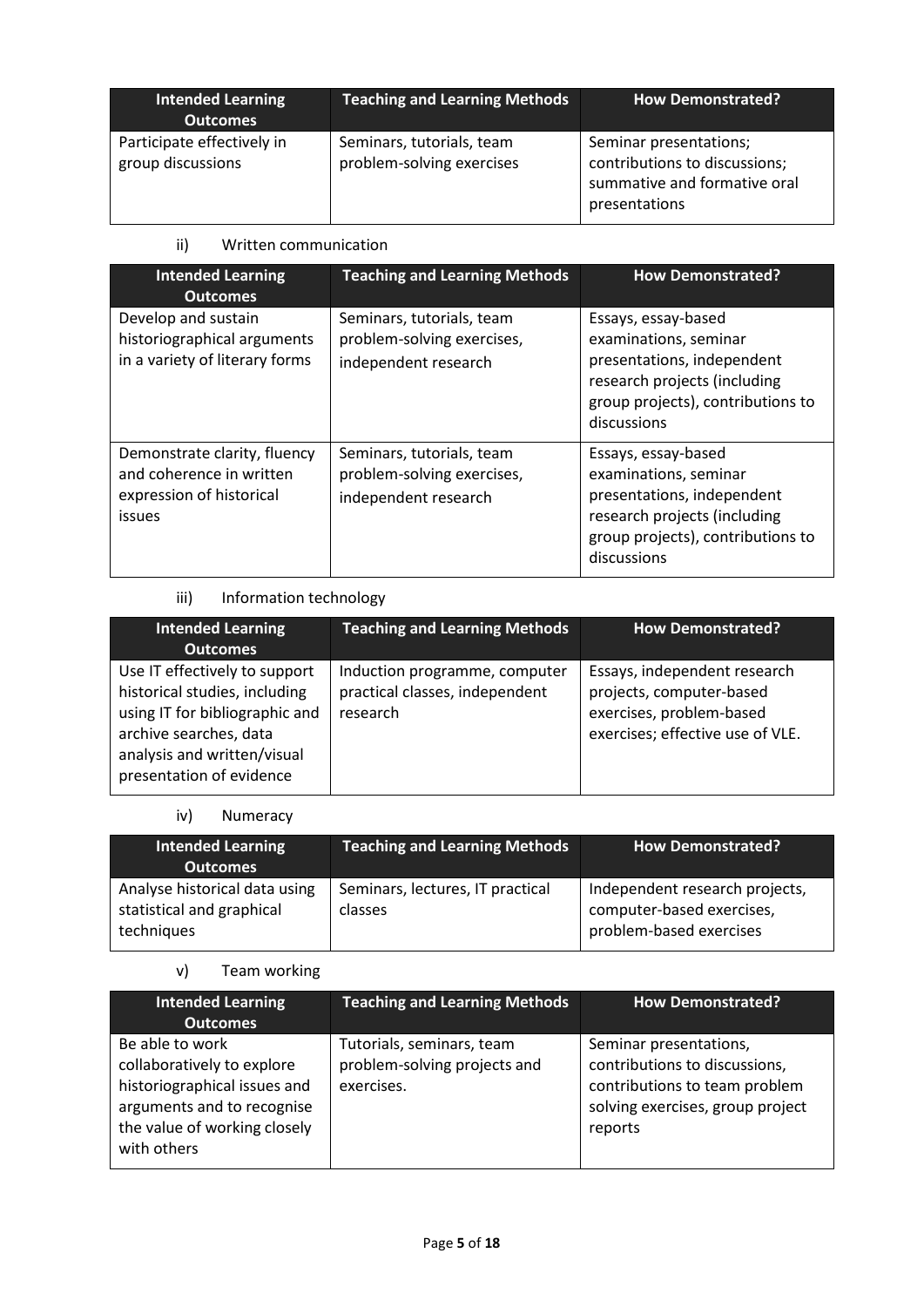# vi) Problem solving

| <b>Intended Learning</b><br><b>Outcomes</b>                                                                              | <b>Teaching and Learning Methods</b>                                    | <b>How Demonstrated?</b>                                                                          |
|--------------------------------------------------------------------------------------------------------------------------|-------------------------------------------------------------------------|---------------------------------------------------------------------------------------------------|
| Address historiographical<br>problems in depth using<br>primary source materials and<br>advanced secondary<br>literature | Tutorials, seminars, team<br>problem-solving projects and<br>exercises. | Essays, independent research<br>projects, computer-based<br>exercises, problem-based<br>exercises |

vii) Information handling

| <b>Intended Learning</b><br><b>Outcomes</b>                                                       | <b>Teaching and Learning Methods</b>                                                                                                              | <b>How Demonstrated?</b>                                                                          |
|---------------------------------------------------------------------------------------------------|---------------------------------------------------------------------------------------------------------------------------------------------------|---------------------------------------------------------------------------------------------------|
| Gather and deploy evidence<br>and data to find, retrieve,<br>sort and exchange new<br>information | Tutorials, seminars, directed<br>reading, independent research,<br>computer practical classes, team<br>problem solving projects and<br>exercises. | Essays, independent research<br>projects, computer-based<br>exercises, problem-based<br>exercises |

viii) Skills for lifelong learning

| <b>Intended Learning</b><br><b>Outcomes</b>                                                                                            | <b>Teaching and Learning Methods</b>                                                                                | <b>How Demonstrated?</b>                                                                                                                                                                                   |
|----------------------------------------------------------------------------------------------------------------------------------------|---------------------------------------------------------------------------------------------------------------------|------------------------------------------------------------------------------------------------------------------------------------------------------------------------------------------------------------|
| Demonstrate intellectual<br>independence through the<br>setting of research tasks and<br>the solving of<br>historiographical problems. | All of the above, particularly<br>independent research                                                              | All of the above, particularly first<br>year dedicated academic and<br>transferable skills training;<br>second year group project work;<br>curriculum vitae; personal tutor<br>meetings; the dissertation. |
| Reflect upon own learning<br>and achievements and plan<br>for personal, educational<br>and career development                          | Tutorials, career development<br>programmes, resource based<br>learning, personal development<br>planning programme | All of the above, particularly first<br>year dedicated academic and<br>transferable skills training;<br>second year group project work;<br>curriculum vitae; personal tutor<br>meetings; the dissertation. |

## **10. Progression points**

This programme follows the standard Scheme of Progression set out i[n Senate Regulations](http://www.le.ac.uk/senate-regulations) - see the version of Senate Regulation 5 governing undergraduate programmes relevant to the year of entry.

In cases where a student has failed to meet a requirement to progress he or she will be required to withdraw from the course

# **Course transfers**

The course transfers process is set out [here](https://www2.le.ac.uk/offices/sas2/courses/transfercourse) on the University's web pages.

## **11. Criteria for award and classification**

This programme follows the standard scheme of undergraduate award and classification set out in [Senate Regulations](http://www.le.ac.uk/senate-regulations) – see the version of *Senate Regulation 5 governing undergraduate programmes* relevant to the year of entry.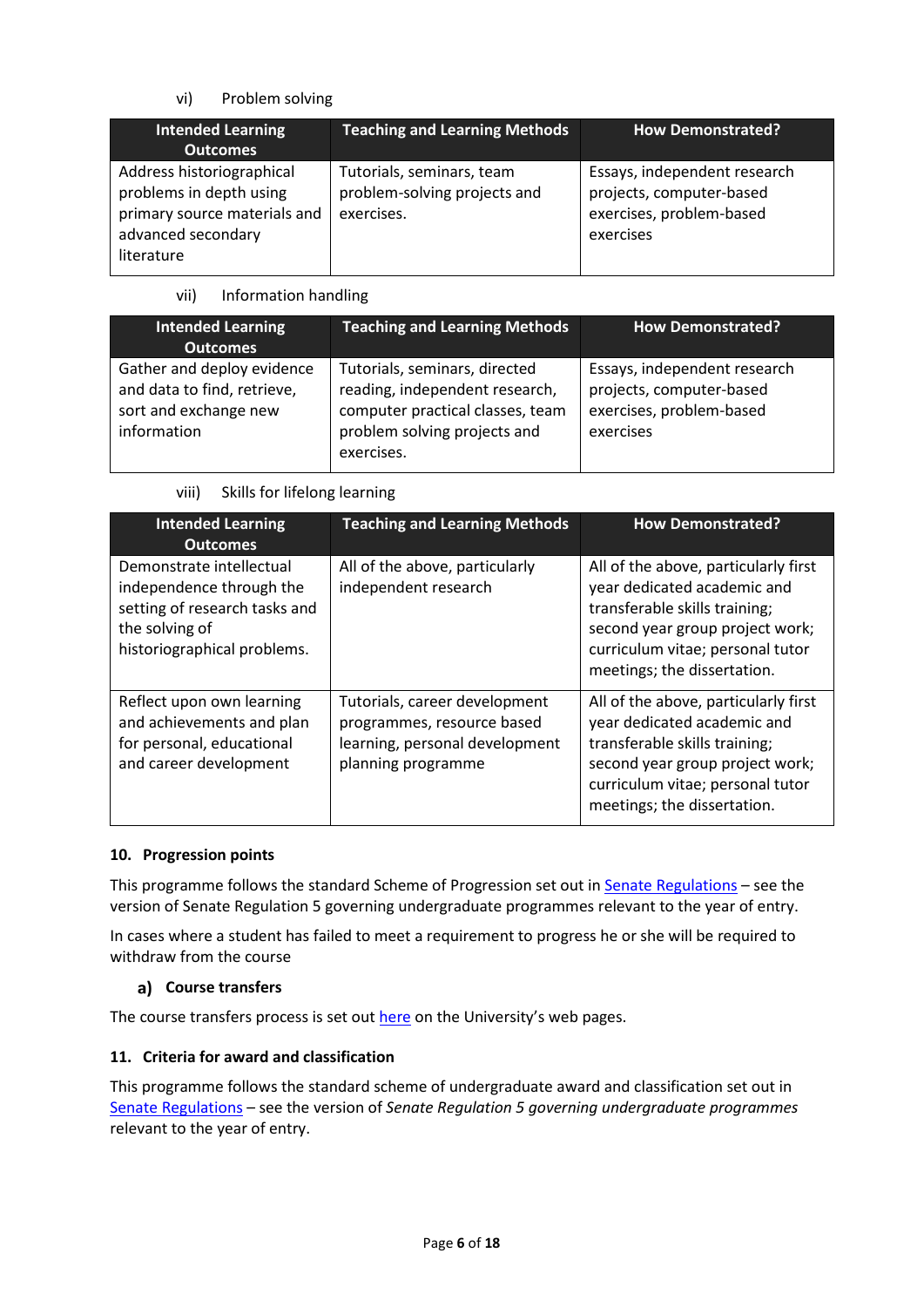### **12. Special features**

- The student learning experience is enhanced by a commitment to synergy between research and teaching.
- Students taking the programme have the option of a Year Abroad. The School participates in two exchange schemes: the first is based on a network of European universities (Erasmus scheme), the second involves links with Canadian and Australian Universities (Study Abroad Scheme).

### **13. Indications of programme quality**

The School of Archaeology & Ancient History's research is regularly classed as 'world-leading' or 'internationally excellent', placing us in the top half-dozen Ancient History and Archaeology departments in the UK. We deliver undergraduate and master's teaching to the highest standards with National Student Survey feedback indicating outstanding student satisfaction. The School of History, Politics and International Relations includes one of the largest groups of historians in the UK. It is rated excellent for teaching by TQA and its research is regularly classed as 'world-leading' and 'internationally excellent'.

Graduates of this degree programme take postgraduate taught courses and pursue research degrees at Leicester and many other universities. Many take Master's courses at Leicester or elsewhere; many have entered teaching or heritage careers; and many enter graduate employment soon after graduation.

### **14. External Examiner(s) reports**

The details of the External Examiner(s) for this programme and the most recent External Examiners' reports for this programme can be found at **[exampapers@Leicester](https://exampapers.le.ac.uk/)** [log-in required]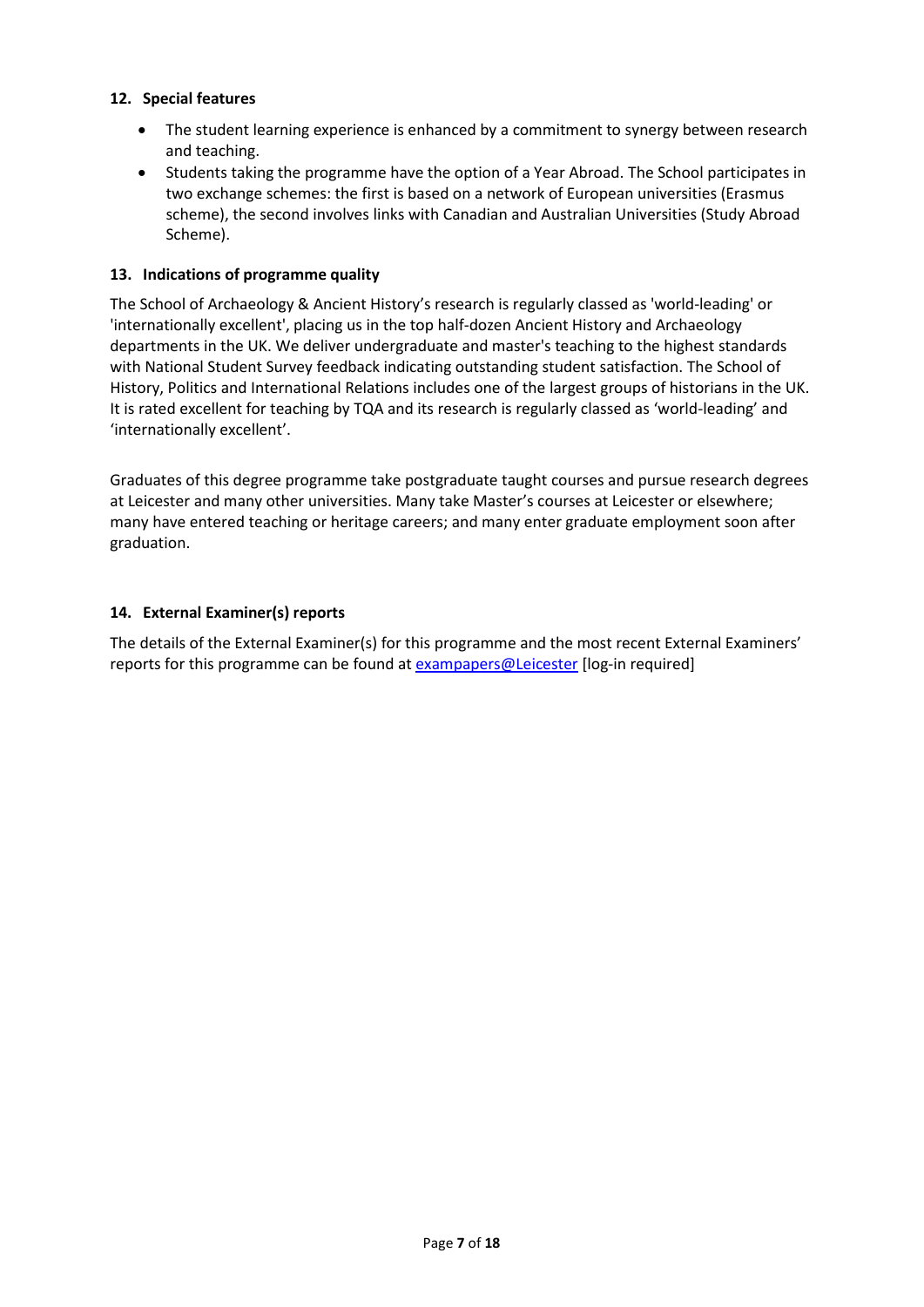

# **Programme Specification (Undergraduate) FOR ENTRY YEAR: 2022/23**

**Date created:** 17/12/2020 **Last amended:** 21/03/2022 **Version no.** 1

# **Appendix 1: Programme structure (programme regulations)**

**Updates to the programme**

| Academic year affected | <b>Module Code(s)</b> | <b>Update</b> |
|------------------------|-----------------------|---------------|
|                        |                       |               |
|                        |                       |               |
|                        |                       |               |

The University regularly reviews its programmes and modules to ensure that they reflect the current status of the discipline and offer the best learning experience to students. On occasion, it may be necessary to alter particular aspects of a course or module.

BA Ancient History and History

**Level 4/Year 1 2022/23**

Credit breakdown

| <b>Status</b> | <b>Year long</b> | Semester 1 | Semester 2 |
|---------------|------------------|------------|------------|
| Core          | n/a              | 60 credits | 30 credits |
| Optional      | n/a              | n/a        | 30 credits |

120 credits in total

Core modules

| Delivery period | Code   | <b>Title</b>                         | Credits    |
|-----------------|--------|--------------------------------------|------------|
| Sem 1           | AH1008 | Approaching Ancient Evidence (Greek) | 15 credits |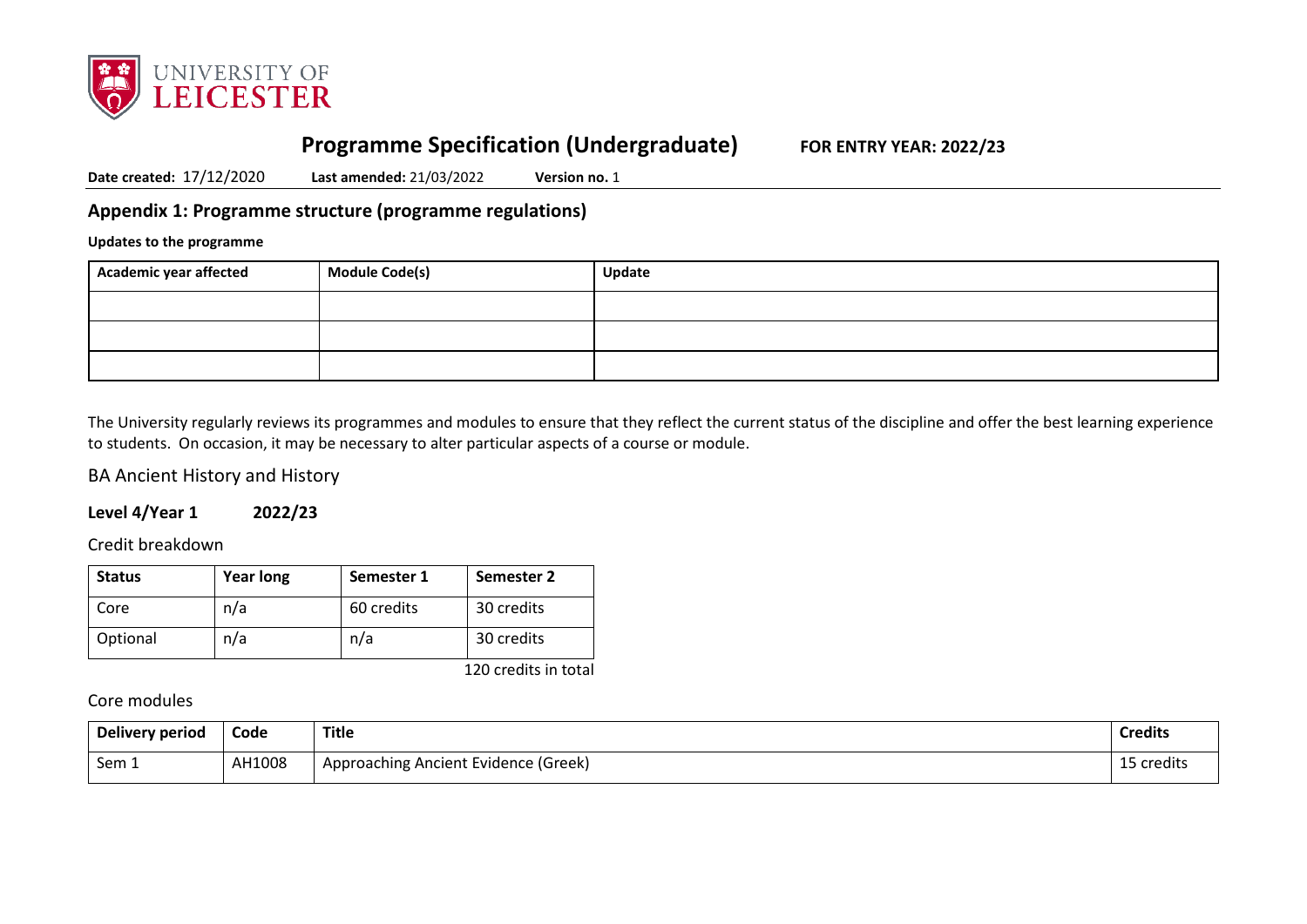| <b>Delivery period</b> | Code   | <b>Title</b>                                                        | <b>Credits</b> |
|------------------------|--------|---------------------------------------------------------------------|----------------|
| Sem 1                  | AH1010 | Introduction to Greek History                                       | 15 credits     |
| Sem 1                  | HS1001 | Medieval and Early Modern Europe: People, Power, Faith, and Culture | 15 credits     |
| Sem 1                  | HS1002 | The Shock of the Modern                                             | 15 credits     |
| Sem <sub>2</sub>       | AH1009 | Approaching Ancient Evidence (Roman)                                | 15 credits     |
| Sem <sub>2</sub>       | AH1011 | Introduction to Roman History                                       | 15 credits     |

N/A

# Option modules

| Delivery period | Code   | <b>Title</b>                                                                      | <b>Credits</b> |
|-----------------|--------|-----------------------------------------------------------------------------------|----------------|
| Semester 2      | HS1012 | Global History: Connections and Cultures in a Changing World, 1750 to the present | 15 credits     |
| Semester 2      | HS1013 | Modern Britain: The State We're In                                                | 15 credits     |
| Semester 2      | HS1017 | With Liberty and Justice for All? U.S. History since 1877                         | 15 credits     |
| Semester 2      | HS1016 | Europe 1861-1991: Emancipation and Subjugation                                    | 15 credits     |

# **Notes**

This is an indicative list of option modules and not definitive of what will be available. Option module choice is also subject to availability, timetabling, student number restrictions and, where appropriate, students having taken appropriate pre-requisite modules.

# **Level 5/Year 2 2023/24**

# Credit breakdown

| <b>Status</b> | <b>Year long</b> | Semester 1 | Semester 2 |
|---------------|------------------|------------|------------|
| Core          | n/a              | 15 credits | n/a        |
| Optional      | n/a              | 45 credits | 60 credits |

120 credits in total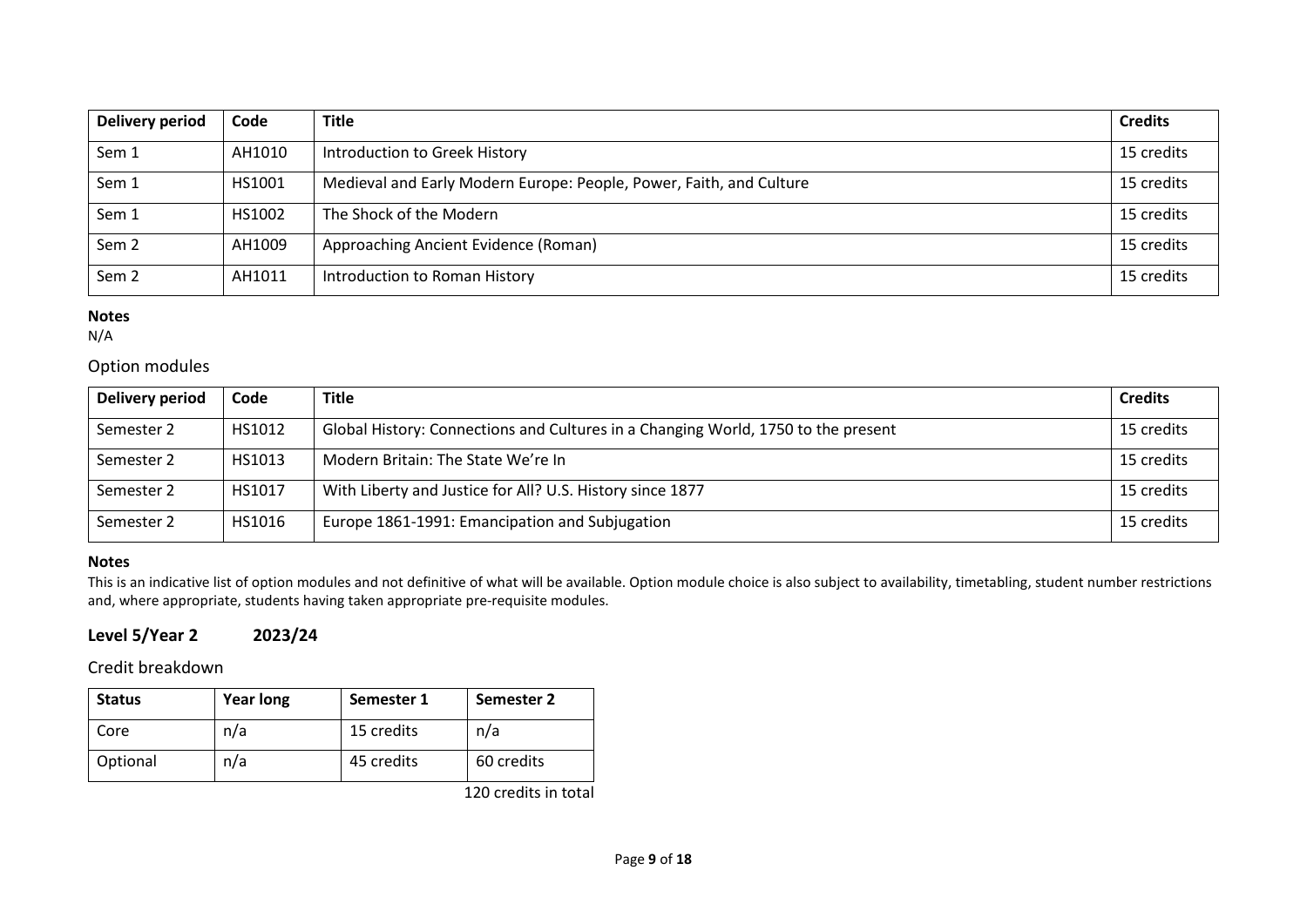# Core modules

| Delivery period | Code   | <b>Title</b>                                       | <b>Credits</b> |
|-----------------|--------|----------------------------------------------------|----------------|
| Sem 1           | AH2012 | Theory for Ancient History<br>Sources, Methods and | 15 credits     |

### **Notes**

N/A

# Option modules

| <b>Delivery</b><br>period | Code          | <b>Title</b>                                                            | <b>Credits</b> |
|---------------------------|---------------|-------------------------------------------------------------------------|----------------|
| Semester 1                | AH2037        | The Ancient Near East                                                   | 15 credits     |
| Semester 1                | AH2041        | Roman Religion                                                          | 15 credits     |
| Semester 1                | AH2044        | Greek History in 40 Lives                                               | 15 credits     |
| Semester 1                | AM2016        | Americas Plural: Latin America and the United States                    | 15 credits     |
| Semester 1                | AR2046        | Archaeology of the Roman Empire                                         | 15 credits     |
| Semester 1                | HS2231        | Women and Gender in Medieval and Modern Britain                         | 15 credits     |
| Semester 1                | <b>HS2328</b> | Jack-the-Ripper: Crime, Popular Culture and Policing in Victorian Times | 15 credits     |
| Semester 1                | HS2329        | A World Connected: Welfare, Economy and Government since 1945           | 15 credits     |
| Semester 1                | <b>HS2359</b> | The History of Alcohol in North America, 1650-1950                      | 15 credits     |
| Semester 1                | HS2362        | Living with Dictatorship: European Societies, 1918-1941                 | 15 credits     |
| Semester 1                | HS23xx        | Fight the Power! Race, Rights and Protest in the USA, 1865-2008         | 15 credits     |
| Semester 2                | AH2022        | <b>Classical and Hellenistic Greek States</b>                           | 15 credits     |
| Semester 2                | AH2023        | The Age of Augustus                                                     | 15 credits     |
| Semester 2                | AH2027        | The Latin World: Ancient, Medieval and Modern                           | 15 credits     |
| Semester 2                | AH2038        | Roman Social History and the Roman Family                               | 15 credits     |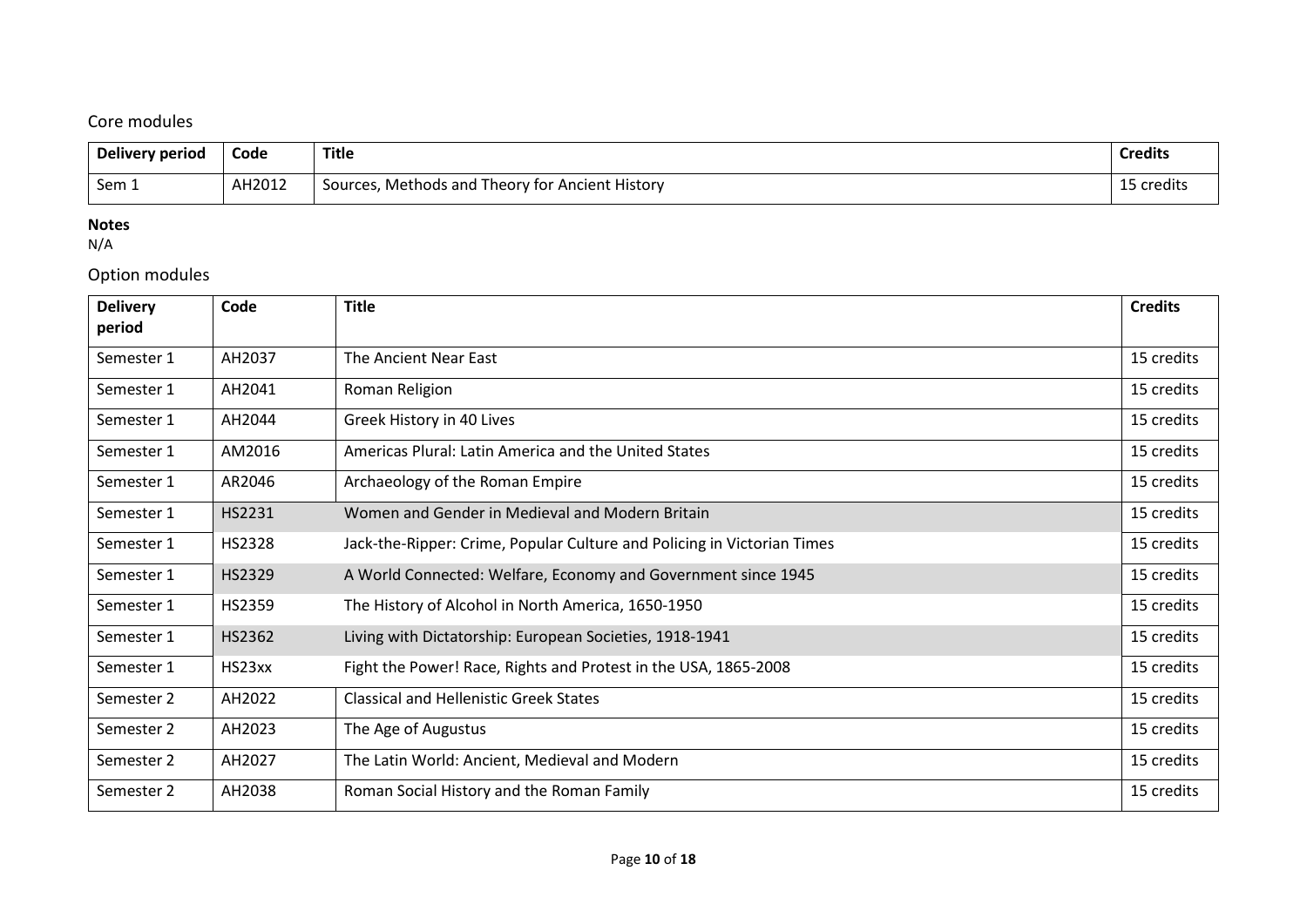| <b>Delivery</b> | Code          | <b>Title</b>                                                        | <b>Credits</b> |
|-----------------|---------------|---------------------------------------------------------------------|----------------|
| period          |               |                                                                     |                |
| Semester 2      | AH2041        | Roman Religion                                                      | 15 credits     |
| Semester 2      | AR2033        | Celts, Britons & Barbarians: Iron Age Europe in context             | 15 credits     |
| Semester 2      | AR2043        | The Medieval Mediterranean World                                    | 15 credits     |
| Semester 2      | HS2211        | Class Struggle and the Industrial Revolution                        | 15 credits     |
| Semester 2      | HS2236        | <b>Histories of Violence</b>                                        | 15 credits     |
| Semester 2      | HS2307        | Madness, Monarchy and Politics in Georgian Britain                  | 15 credits     |
| Semester 2      | HS2311        | Domestic Revolutions: Women, Men and the Family in American History | 15 credits     |
| Semester 2      | <b>HS2353</b> | Enter the Dragon: Modern Chinese History, 1839-1989                 | 15 credits     |
| Semester 2      | HS2360        | History in the Classroom                                            | 15 credits     |
| Semester 2      | HS2802        | Working with History: The Heritage Field Project                    | 15 credits     |
| Semester 2      | HS2211        | Class Struggle and the Industrial Revolution                        | 15 credits     |
| Semester 2      | HS2500        | Becoming the Historical Researcher                                  | 30 credits     |

This is an indicative list of option modules and not definitive of what will be available. Option module choice is also subject to availability, timetabling, student number restrictions and, where appropriate, students having taken appropriate pre-requisite modules.

In Semester One, students should take one Ancient History optional module (AR/AH), one History Varieties module (indicated above), and one History option module (HS) In Semester Two, students should take two Ancient History optional modules (AR/AH), plus HS2500: Becoming the Historical Researcher **OR** a combination of one History Varieties module (indicated above), and one History option module (HS)

# **Level 6/Year Final 2024/25**

Credit breakdown

| <b>Status</b> | <b>Year long</b> | Semester 1 | <b>Semester 2</b> |
|---------------|------------------|------------|-------------------|
| Core          | n/a              | 15 credits | 30 credits        |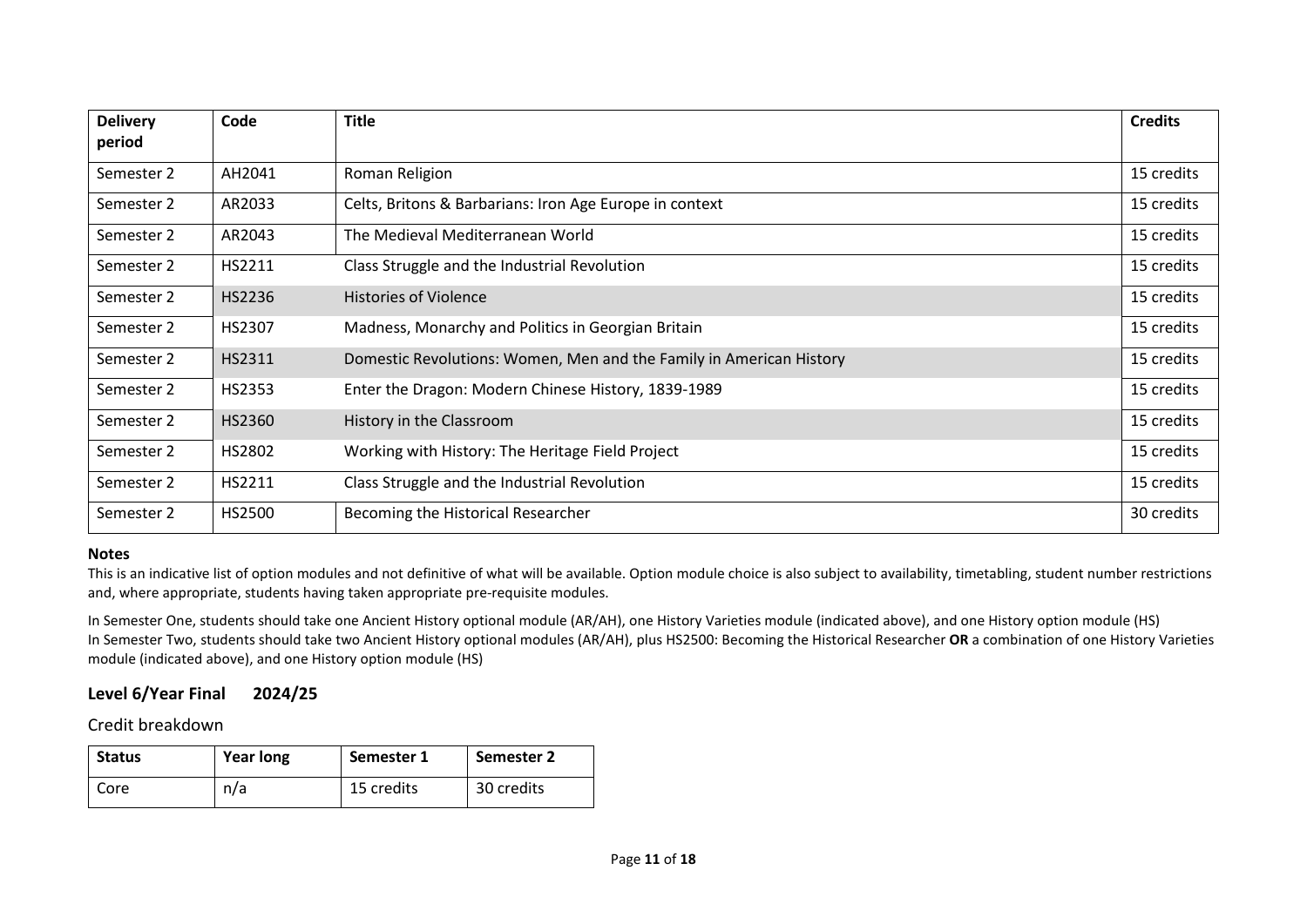| <b>Status</b> | <b>Year long</b> | Semester 1 | Semester 2 |
|---------------|------------------|------------|------------|
| Optional      | 45 credits       | 15 credits | 15 credits |
|               |                  |            |            |

120 credits in total

# **For Students taking a dissertation in Ancient History**

# Core modules

| Delivery period  | Code   | Title                             | <b>Credits</b> |
|------------------|--------|-----------------------------------|----------------|
| Sem 1            | AH3056 | Dissertation (Ancient History) I  | 15 credits     |
| Sem <sub>2</sub> | AH3057 | Dissertation (Ancient History) II | 30 credits     |

# **Notes**

# Option modules

| <b>Delivery</b> | Code          | <b>Title</b>                                                           | <b>Credits</b> |
|-----------------|---------------|------------------------------------------------------------------------|----------------|
| period          |               |                                                                        |                |
| Year Long       | HS3766        | Ideals of Womanhood in 19th Century America                            | 45 credits     |
| Year Long       | HS3769        | The Holocaust: Genocide in Europe                                      | 45 credits     |
| Year long       | HS3774        | Cultures of Struggle and Liberation: Twentieth Century Southern Africa | 45 credits     |
| Year Long       | <b>HS3778</b> | Church, State and Belief in Soviet Russia, 1941-1991                   | 45 credits     |
| Year long       | HS37xx        | The Medieval Natural World: an Environmental History                   | 45 credits     |
| Semester 1      | AH3060        | Households and Domesticity in the Roman World                          | 15 credits     |
| Semester 1      | AH3079        | Textiles, Dress and Identity in the Roman World                        | 15 credits     |
| Semester 1      | AH3082        | <b>Great Greek Monuments</b>                                           | 15 credits     |
| Semester 1      | AR3012        | <b>Early Christian Europe</b>                                          | 15 credits     |
| Semester 1      | AR3054        | Warfare and Violence in Antiquity                                      | 15 credits     |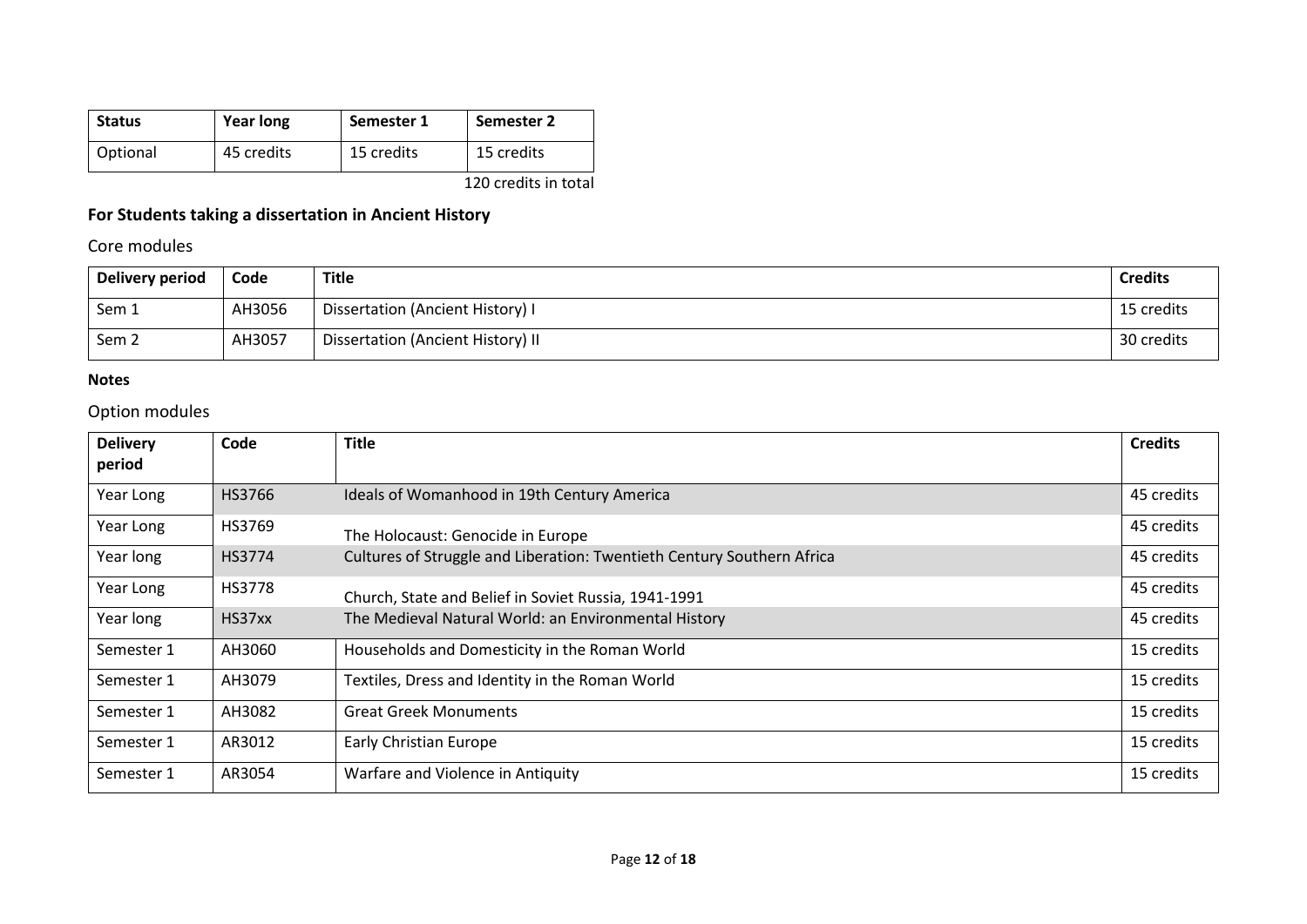| <b>Delivery</b><br>period | Code          | <b>Title</b>                                                                   | <b>Credits</b> |
|---------------------------|---------------|--------------------------------------------------------------------------------|----------------|
| Year Long                 | HS3766        | Ideals of Womanhood in 19th Century America                                    | 45 credits     |
| Year Long                 | HS3769        | The Holocaust: Genocide in Europe                                              | 45 credits     |
| Semester 1                | HS3634        | The USA and the Vietnam War                                                    | 15 credits     |
| Semester 1                | HS3627        | The Civil Rights Movement, 1945-1968                                           | 15 credits     |
| Semester 1                | HS3810        | Abolitionists: Antislavery Activism in Britain and America, 1787-1865          | 15 credits     |
| Semester 1                | HS3681        | You are what you wear? Clothing, fashion and belonging in the modern world     | 15 credits     |
| Semester 1                | <b>HS3688</b> | The Golden Age of Anglo-Saxon Northumbria                                      | 15 credits     |
| Semester 1                | <b>HS3689</b> | When Two Dragons Fight: China and Japan at War in the Twentieth Century        | 15 credits     |
| Semester 2                | AH3015        | Sparta                                                                         | 15 credits     |
| Semester 2                | AH3062        | <b>Greek and Roman Art</b>                                                     | 15 credits     |
| Semester 2                | AH3080        | The Roman Labyrinth: Crete Under the Emperors                                  | 15 credits     |
| Semester 2                | AH3081        | Fall of the Roman Republic                                                     | 15 credits     |
| Semester 2                | AR3070        | Archaeology/Ancient History in Education                                       | 15 credits     |
| Semester 2                | HS3634        | Apocalypse Then: The USA and the Vietnam War                                   | 15 credits     |
| Semester 2                | HS3662        | Crime and Punishment in African American History                               | 15 credits     |
| Semester 2                | HS3691        | Indigenous Peoples of the Americas, c1350-1650                                 | 15 credits     |
| Semester 2                | HS3614        | Britain's Imperial Economy: Power, Wealth and Colonialism, 1830-1914           | 15 credits     |
| Semester 2                | HS3620        | What Difference Did the War Make? British Society and the Great War, 1900-1939 | 15 credits     |
| Semester 2                | HS3699        | From Empire to Nation: Modern South Asia, c.1857-1947                          | 15 credits     |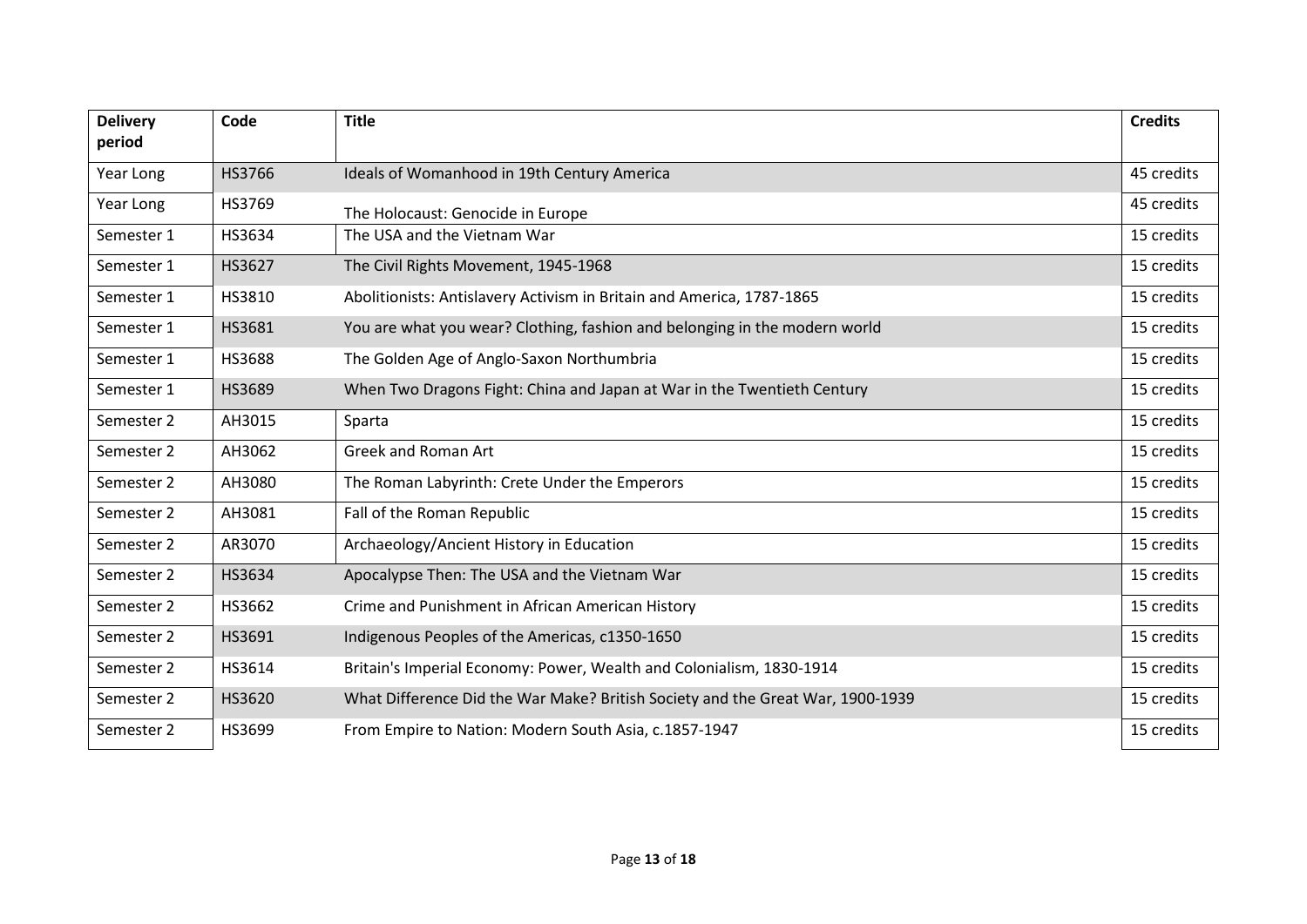This is an indicative list of option modules and not definitive of what will be available. Option module choice is also subject to availability, timetabling, student number restrictions and, where appropriate, students having taken appropriate pre-requisite modules.

Students on this pathway must take AH3056, AH3057, one 45-credit History Special Subject module (indicated above), plus one Ancient History option in Semester One, one Ancient History option in Semester Two, and one History option in Semester Two.

# **Level 6/Year Final 2024/25**

# **For Students taking a dissertation in History**

## Credit breakdown

| <b>Status</b> | <b>Year long</b> | Semester 1 | Semester 2             |
|---------------|------------------|------------|------------------------|
| Core          | 45 credits       | n/a        | n/a                    |
| Optional      | n/a              | 45 credits | 30 credits             |
|               |                  |            | $120$ aradita in tatal |

120 credits in total

# Core modules

| <b>Delivery period</b> | Code   | Title                                    | <b>Credits</b>     |
|------------------------|--------|------------------------------------------|--------------------|
| Year long              | HS3510 | <b>History Dissertation [45 credits]</b> | Choose an<br>item. |

### **Notes**

N/A

## Option modules

| <b>Delivery</b><br>period | Code   | <b>Title</b>                                                           | <b>Credits</b> |
|---------------------------|--------|------------------------------------------------------------------------|----------------|
| Year Long                 | HS3766 | Ideals of Womanhood in 19th Century America                            | 45 credits     |
| Year Long                 | HS3769 | The Holocaust: Genocide in Europe                                      | 45 credits     |
| Year long                 | HS3774 | Cultures of Struggle and Liberation: Twentieth Century Southern Africa | 45 credits     |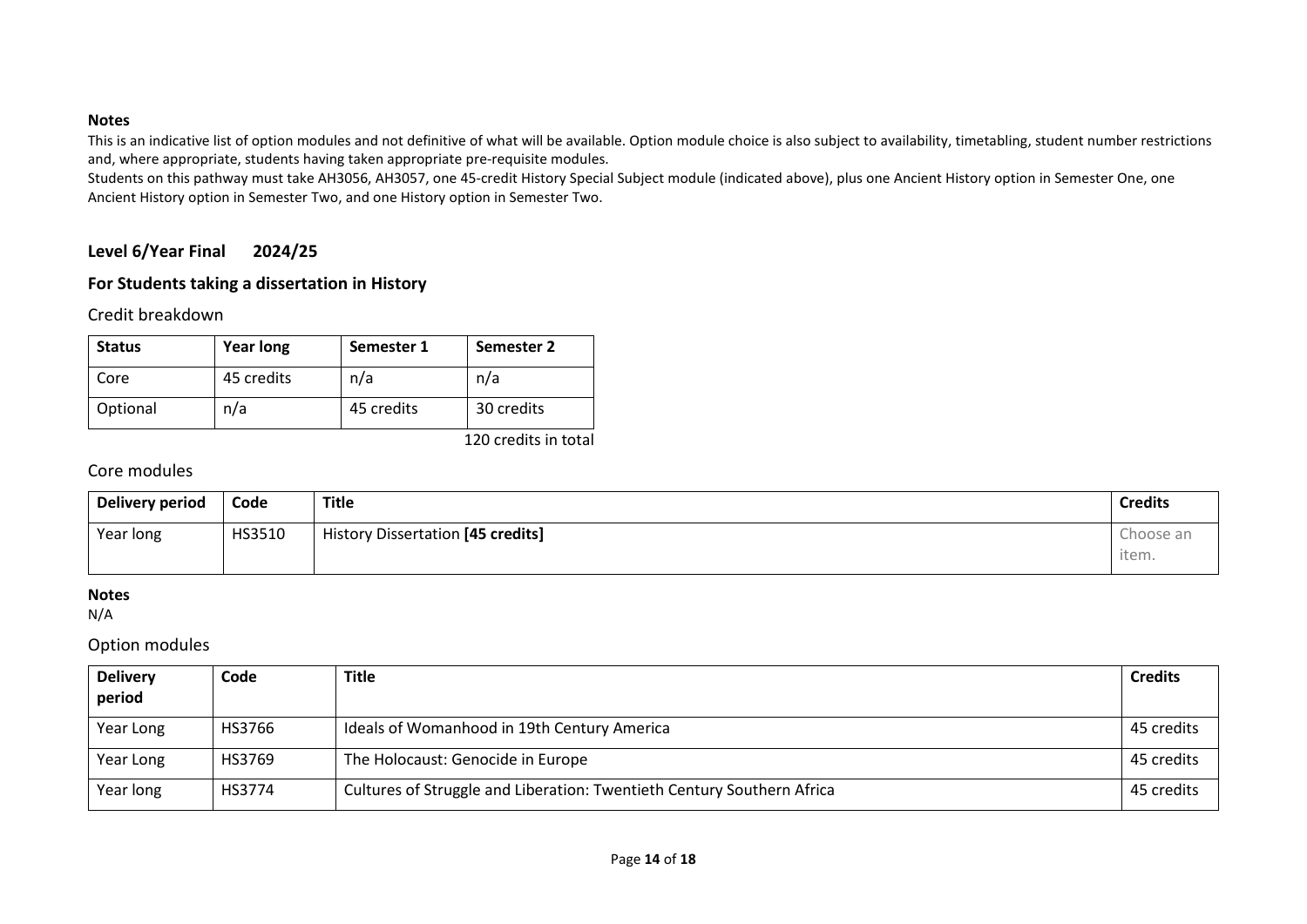| <b>Delivery</b><br>period | Code          | <b>Title</b>                                                               | <b>Credits</b> |
|---------------------------|---------------|----------------------------------------------------------------------------|----------------|
| Year Long                 | HS3766        | Ideals of Womanhood in 19th Century America                                | 45 credits     |
| Year Long                 | HS3769        | The Holocaust: Genocide in Europe                                          | 45 credits     |
| Year Long                 | <b>HS3778</b> | Church, State and Belief in Soviet Russia, 1941-1991                       | 45 credits     |
| Year long                 | HS37xx        | The Medieval Natural World: an Environmental History                       | 45 credits     |
| Semester 1                | AH3060        | Households and Domesticity in the Roman World                              | 15 credits     |
| Semester 1                | AH3079        | Textiles, Dress and Identity in the Roman World                            | 15 credits     |
| Semester 1                | AH3082        | <b>Great Greek Monuments</b>                                               | 15 credits     |
| Semester 1                | AR3012        | <b>Early Christian Europe</b>                                              | 15 credits     |
| Semester 1                | AR3054        | Warfare and Violence in Antiquity                                          | 15 credits     |
| Semester 1                | HS3627        | The Civil Rights Movement, 1945-1968                                       | 15 credits     |
| Semester 1                | HS3810        | Abolitionists: Antislavery Activism in Britain and America, 1787-1865      | 15 credits     |
| Semester 1                | HS3681        | You are what you wear? Clothing, fashion and belonging in the modern world | 15 credits     |
| Semester 1                | <b>HS3688</b> | The Golden Age of Anglo-Saxon Northumbria                                  | 15 credits     |
| Semester 2                | HS3689        | When Two Dragons Fight: China and Japan at War in the Twentieth Century    | 15 credits     |
| Semester 1                | HS3808        | Gender, Crime and Deviance in Eighteenth Century Britain                   | 15 credits     |
| Semester 2                | AH3015        | Sparta                                                                     | 15 credits     |
| Semester 2                | AH3062        | <b>Greek and Roman Art</b>                                                 | 15 credits     |
| Semester 2                | AH3080        | The Roman Labyrinth: Crete Under the Emperors                              | 15 credits     |
| Semester 2                | AH3081        | Fall of the Roman Republic                                                 | 15 credits     |
| Semester 2                | AR3070        | Archaeology/Ancient History in Education                                   | 15 credits     |
| Semester 2                | HS3634        | Apocalypse Then: The USA and the Vietnam War                               | 15 credits     |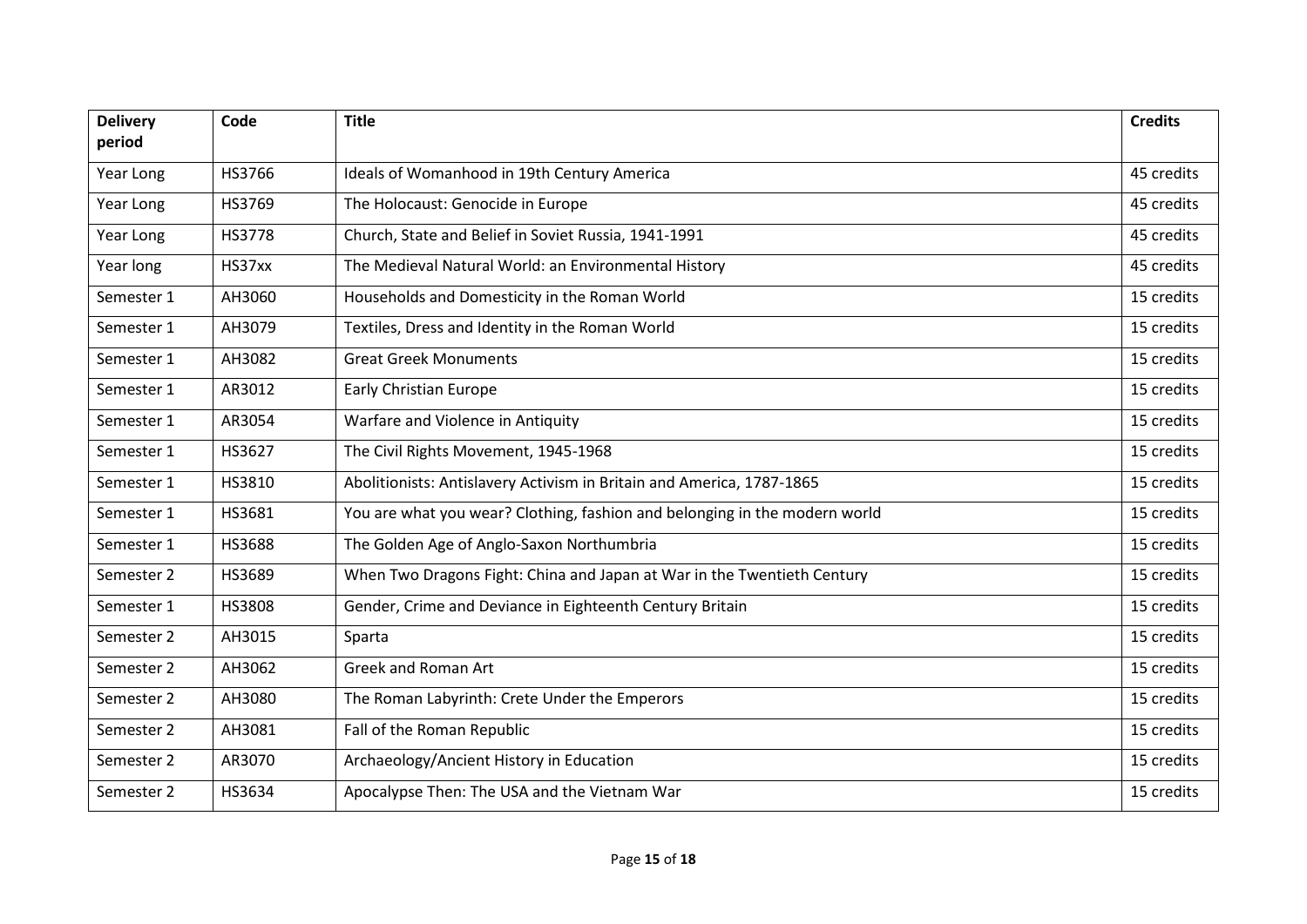| <b>Delivery</b> | Code   | Title                                                                          | <b>Credits</b> |
|-----------------|--------|--------------------------------------------------------------------------------|----------------|
| period          |        |                                                                                |                |
| Year Long       | HS3766 | Ideals of Womanhood in 19th Century America                                    | 45 credits     |
| Year Long       | HS3769 | The Holocaust: Genocide in Europe                                              | 45 credits     |
| Semester 2      | HS3662 | Crime and Punishment in African American History                               | 15 credits     |
| Semester 2      | HS3691 | Indigenous Peoples of the Americas, c1350-1650                                 | 15 credits     |
| Semester 2      | HS3614 | Britain's Imperial Economy: Power, Wealth and Colonialism, 1830-1914           | 15 credits     |
| Semester 2      | HS3620 | What Difference Did the War Make? British Society and the Great War, 1900-1939 | 15 credits     |
| Semester 2      | HS3699 | From Empire to Nation: Modern South Asia, c.1857-1947                          | 15 credits     |

This is an indicative list of option modules and not definitive of what will be available. Option module choice is also subject to availability, timetabling, student number restrictions and, where appropriate, students having taken appropriate pre-requisite modules.

Students on this pathway must take HS3510, plus five option modules across Ancient History and History. Students must have at least 45 credits in each discipline, including at least 15 credits of taught options in each discipline.

# **Appendix 2: Module specifications**

See undergraduat[e module specification database](http://www.le.ac.uk/sas/courses/documentation) (Note - modules are organized by year of delivery).

### **Appendix 3: Skills matrix**

**Programme specification appendix 3**

**Skills matrix: BA Ancient History & History V110**

**Date amended: 24th May 2017**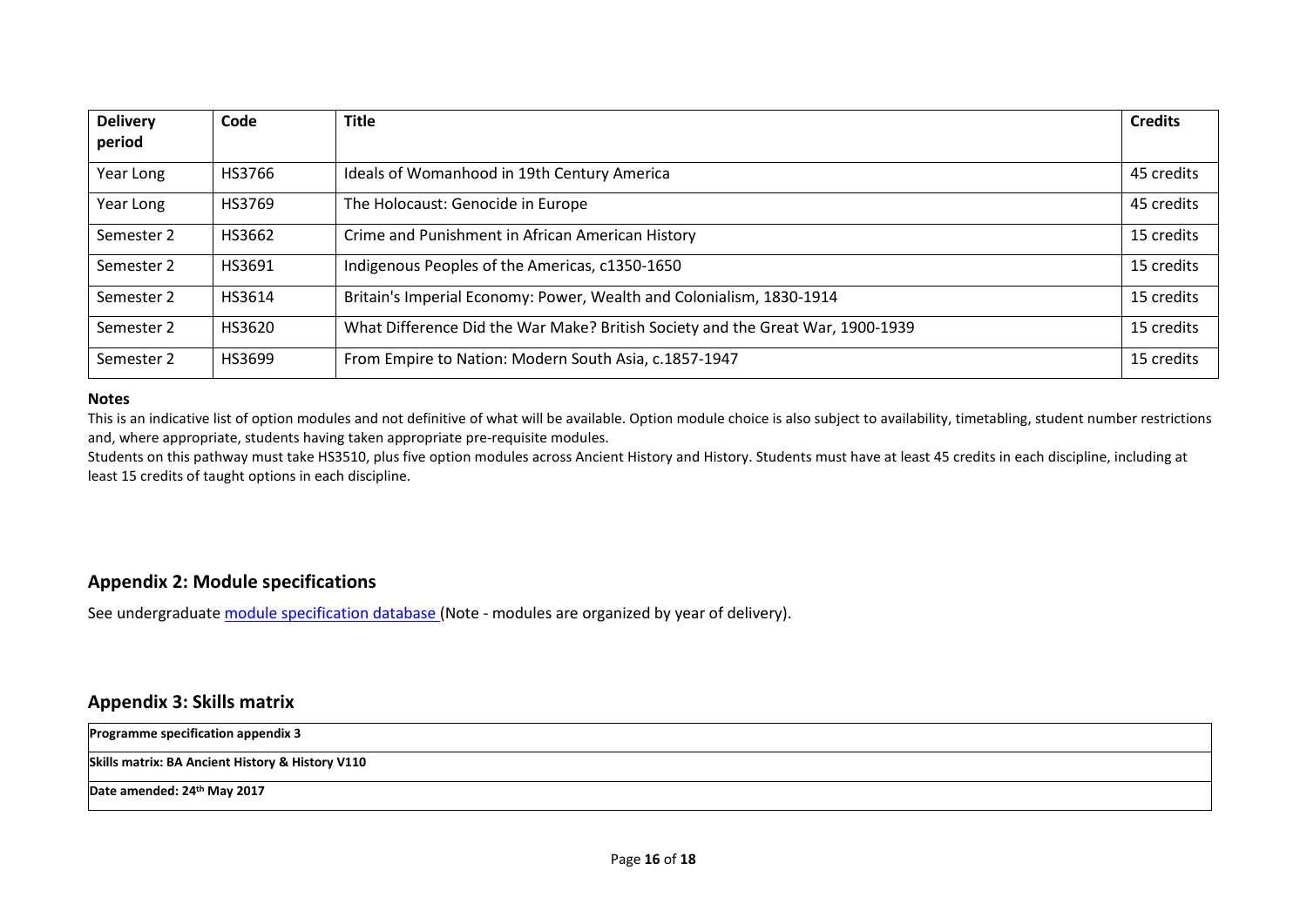| Programme learning outcomes                                                                                                                                                                           |                        |                                      |               |                                |                |                  |                |              |                  |                       |
|-------------------------------------------------------------------------------------------------------------------------------------------------------------------------------------------------------|------------------------|--------------------------------------|---------------|--------------------------------|----------------|------------------|----------------|--------------|------------------|-----------------------|
|                                                                                                                                                                                                       | Language tools:        | Greek/Roman                          | HS Core Level | &Special Subject               | AH2012 Sources | AH options level | options level  |              | AH options level | HS options level<br>3 |
|                                                                                                                                                                                                       | Greek/Latin<br>AH1008- | Introduction<br>AH1010-11<br>history | modules       | <b>HS Varieties</b><br>modules | & methods      |                  |                | Dissertation |                  |                       |
|                                                                                                                                                                                                       |                        |                                      |               |                                |                | $\sim$           | $\frac{10}{2}$ |              | ന                |                       |
| $(a)$ Discipline specific knowledge and competencies                                                                                                                                                  |                        |                                      |               |                                |                |                  |                |              |                  |                       |
| (vi) Other discipline specific competencies                                                                                                                                                           |                        |                                      |               |                                |                |                  |                |              |                  |                       |
| Design, research and present a sustained and independently conceived piece of ancient historical and/or<br>historical writing                                                                         |                        |                                      |               |                                |                |                  |                | x            |                  | ΙX                    |
| (b) Transferable skills                                                                                                                                                                               |                        |                                      |               |                                |                |                  |                |              |                  |                       |
| (i) Oral communication                                                                                                                                                                                |                        |                                      |               |                                |                |                  |                |              |                  |                       |
| Demonstrate clarity, fluency and coherence in oral expression of ancient historical/historical issues                                                                                                 |                        |                                      |               |                                | x              | x                | <b>X</b>       | x            | Ιx               | x                     |
| Participate effectively in group discussions                                                                                                                                                          |                        |                                      | x             |                                | x              |                  | x              | x            |                  | x                     |
| (ii) Written communication                                                                                                                                                                            |                        |                                      |               |                                |                |                  |                |              |                  |                       |
| Develop and sustain ancient historical/historical arguments in a variety of literary forms                                                                                                            |                        |                                      | x             | X                              | x              | x                | x              | x            | Ιx               | x                     |
| Demonstrate clarity, fluency and coherence in written expression of ancient historical/historical issues                                                                                              |                        |                                      | x             | x                              | x              | x                | x              | X.           | ΙX               | x                     |
| (iii) Information technology                                                                                                                                                                          |                        |                                      |               |                                |                |                  |                |              |                  |                       |
| Use IT to effectively support historical studies, including using IT for bibliographic and archive searches at<br>national and local level, data analysis and written/visual presentation of evidence |                        | x                                    | X             | x                              | х              | ΙX               | х              | x            | ΙX               | X                     |
| (iv) Numeracy                                                                                                                                                                                         |                        |                                      |               |                                |                |                  |                |              |                  |                       |
| Analyse ancient historical/historical data using statistical and graphical techniques                                                                                                                 |                        |                                      | x             |                                | x              |                  | x              | x            |                  |                       |
| (v) Team working                                                                                                                                                                                      |                        |                                      |               |                                |                |                  |                |              |                  |                       |
| Be able to work collaboratively jointly to explore ancient historical/historical issues and arguments and to<br>recognise the value of working closely with others                                    |                        |                                      | X             |                                | x              | X                | х              |              | x                | X                     |
| (vi) Problem solving                                                                                                                                                                                  |                        |                                      |               |                                |                |                  |                |              |                  |                       |